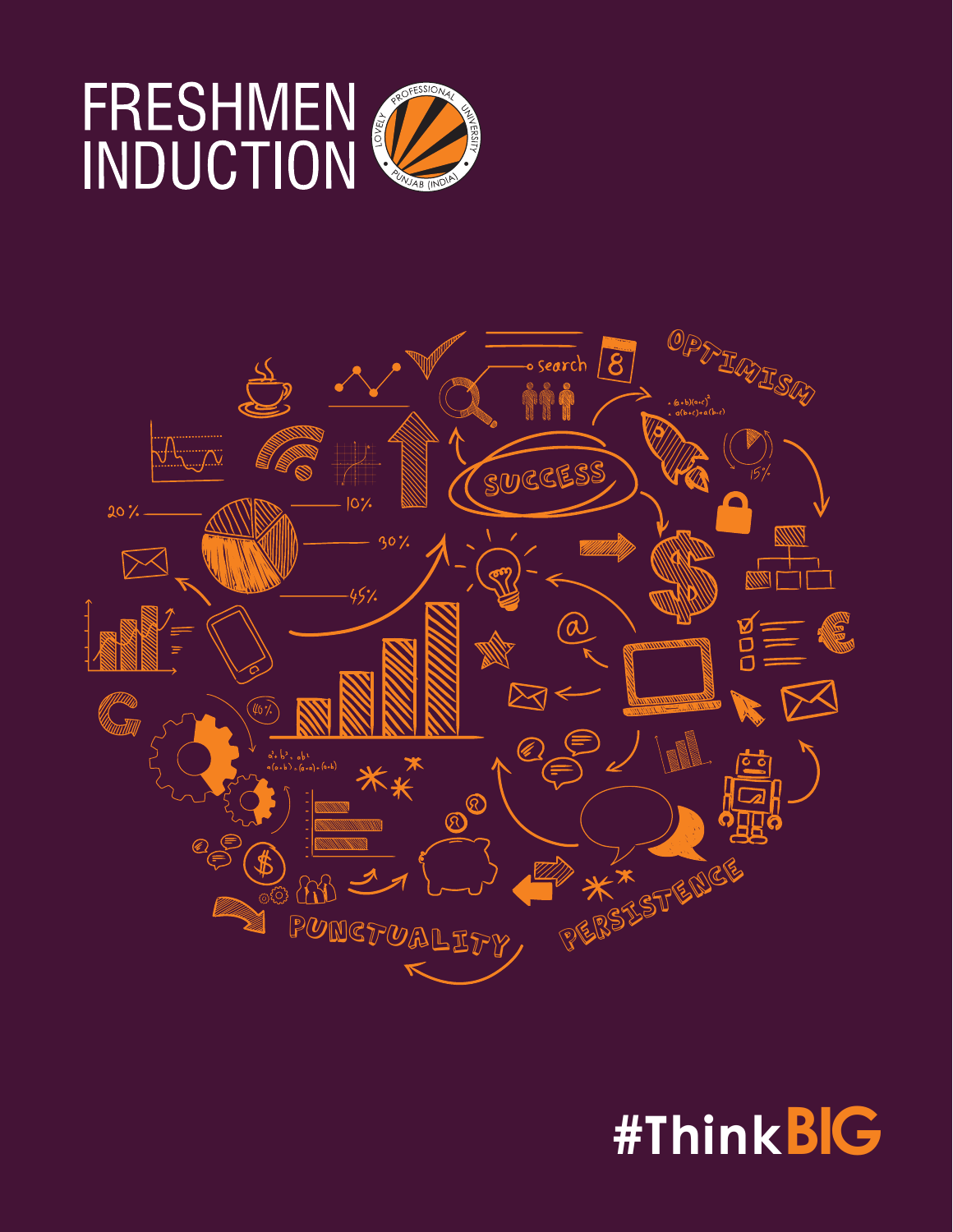

# **WHO ARE FRESHMEN?**

All first year students are called Freshmen.

### **WHAT IS FRESHMEN INDUCTION?**

Freshmen Induction is a three day programme that introduces you to the life at the university, the academic procedures as well as all the platforms and opportunities that will be available to you during your stay here.

# **WHY SHOULD YOU DEFINITELY ATTEND FRESHMEN INDUCTION?**

Freshmen Induction gives you an insight about how the university functions. It helps you to create a road map for yourself during your stay to achieve your ultimate goals.

- It gives you an opportunity to : Meet the teachers and senior dignitaries of the university.
- Participate in numerous sports, cultural and other fun activities.
- Make new friends: Your first and best friendships will be made during this event.
- **\*** Settle down before your classes start.

#### **A FRESHMEN SHOULD:**

- Stay updated about information related to freshmen induction through the website
- $\bullet$  Attend the induction as per the schedule.
- $\bullet$  Participate in all induction activities.
- $\bullet$  Bring all the necessary things. The indicative list is available on the website. (All the items can be purchased from the campus as well.)
- Report to the hostel authorities and get to know your new roommates.

## **PRE INDUCTION**

Lots-of online engagement activities through freshmen induction website are going on, participate to your best and win exciting prizes.

OPTIMISM

#### **INDUCTION HIGHLIGHTS**

- Question & answer sessions with your deans and dignitaries
- Participative and interactive presentations: But Oh! before we forget, there are lots of prizes to be won at all of these presentations
- Ice breaking sessions at your schools
- Cultural showcase and freshmen talent search competitions
- **Induction Carnival**
- Walk down the achievers gallery
- Display, information and engagement activities through student welfare clubs , student run organisations and opportunity to register in student organisation or club of your interest
- **\*** Presentation, interaction and tea with parents
- Movie showcase and quizzes

# **REMEMBER TO COLLECT YOUR INDUCTION KIT, WHICH CONSISTS OF:**

- $\bullet$  Induction schedule
- **\*** Freshmen induction diary
- Student and parents relationship booklet
- Leaflet about what to do after reporting at the campus

Success

- Residential services information leaflet
- LPU location map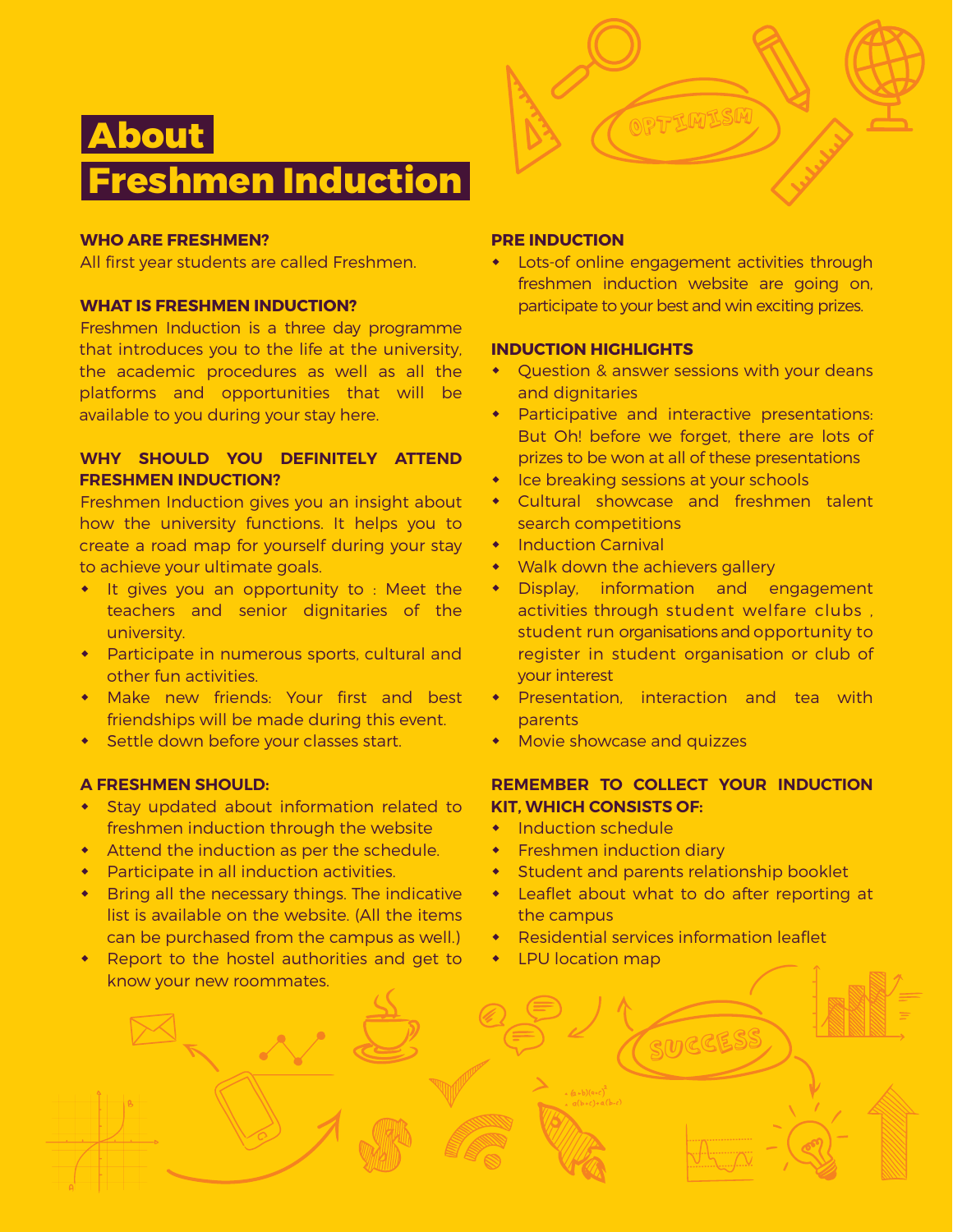# **Inspirational Leadership**



**MEET THE LEADERS**

At the very onset, you will get a chance to interact with senior dignitaries of the university. They will talk to you about the inception of the university and what it takes to be a top performer at LPU.



#### **INTERACT WITH THE INDUSTRY STALWARTS**

In a few years, you will ready to be hired by the industry, meet the industry experts now and understand what it takes to get placed at the top companies with your dream package!



#### **GUEST SPEAKERS**

This unique initiative will bring to you a top statesman or a noted business stalwart who will share his life story with you. Prepare to be inspired!

# **Academic Welcome**



#### **KNOW YOUR UNIVERSITY**

You will be introduced to the university: it's vision, recognition and tie ups. As we talk about the vibrant and diverse culture on the campus, with students from 29 states of India and 28 countries, you will understand the advantages of being a part of India's largest and fastest growing university.



**DISCOVER YOUR DISCIPLINE OF STUDY**

You will discover what lies within the discipline that you have chosen. You will know about what you are going to study as well as the career prospects, future scope, and options for higher studies.



#### **UNDERSTANDING THE ACADEMICS & EXAMINATION SYSTEM**

You will be introduced to the academic and examination system at LPU including the components and system of evaluation, the grading system, criterion for award of gold medal, award of degree, and change of programme, and other details etc.

# **Roadmap to Successful Career**



#### **ROAD TO PLACEMENT**

Learn about the Division of Career Services at LPU and how to make use of the umpteen opportunities available to you to build a strong career.



**EXPLORE YOUR INNER ENTREPRENEUR**

Want to become the next Zuckerberg? Explore how LPU's incubation programme can help you build a successful business



**WANT TO STUDY FURTHER?** LPU alumni have graduated in some of the world's top postgraduate and Ph.D programme. Learn about what it takes to study further and all the options available to you.